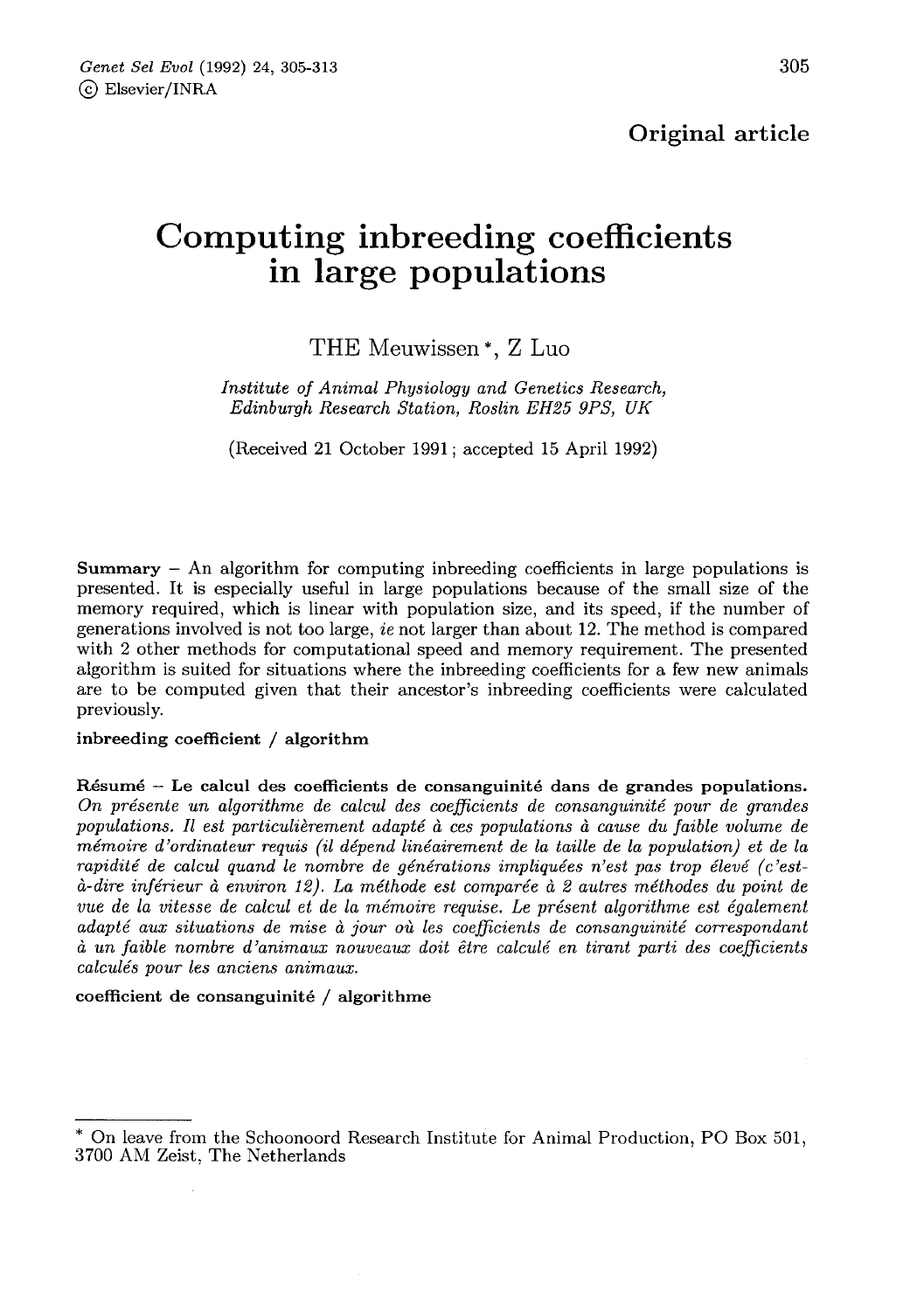#### INTRODUCTION

Many countries are implementing or have implemented evaluation methods for national herds based upon animal models. If these account for inbreeding, calculation of inbreeding coefficients in large populations is required. Henderson (1976) and Quaas (1976) implicitly present methods for the calculation of inbreeding coefficients, when they propose algorithms for the calculation of the inverse of the additive relationship matrix. Henderson's method requires storage of a large matrix. Quaas avoids this: memory requirement is linear with N and computation time is proportional to  $N^2$ , where N is the size of the data set. In Quaas' method computer time becomes a limiting factor with increasing  $N$ . With this algorithm, no use is made of known inbreeding coefficients, and hence all calculations have to be repeated whenever coefficients are required for a new batch of animals. Golden et al (1991) present an algorithm based on Quaas' method using sparse programming techniques.

Tier (1990) presents a fast method for the calculation of inbreeding coefficients. Using sparse programming techniques, his algorithm first determines which elements in the additive genetic relationship matrix A are required and then calculates them. The memory required is a small proportion of  $N^2$ : about 0.9%. For large populations, the physical memory of the computer is still likely to be too small and use of disk memory is required, slowing this algorithm considerably. Known inbreeding coefficients are not recalculated.

The aim of this paper is to present a method for the calculation of inbreeding coefficients in large populations, which is fast, requires memory proportional to  $N$ and does not recompute known inbreeding coefficients. The method presented is compared to Golden et al's (1991) implementation of Quaas' (1976) method and Tier's (1990) method for speed and memory required.

### METHOD

The method is based on the decomposition of the additive genetic relationship matrix **A**, as described by Henderson (1976):  $A = LDL'$ , where L is a lower triangular matrix containing the fraction of the genes that animals derive from their ancestors, and  $\bf{D}$  is a diagonal matrix containing the within family additive genetic variances of animals. The animals are ordered such that parents precede offspring. From the decomposition, it follows that (Quaas, 197G):

$$
A_{ii} = \sum_{j=1}^{i} L_{ij}^2 D_{jj},
$$
 [1]

where  $A_{ii}$  is the *i*th diagonal element of **A**, which equals the inbreeding coefficient of animal i plus 1. Quaas (1976) computes the elements of  **quickly and one column** at a time by the following recursive algorithm:

For  $j=1$  to  $N$  (all columns of  $\mathbf{L}$ ) or  $j = 1$ <br> $L_{jj} = 1$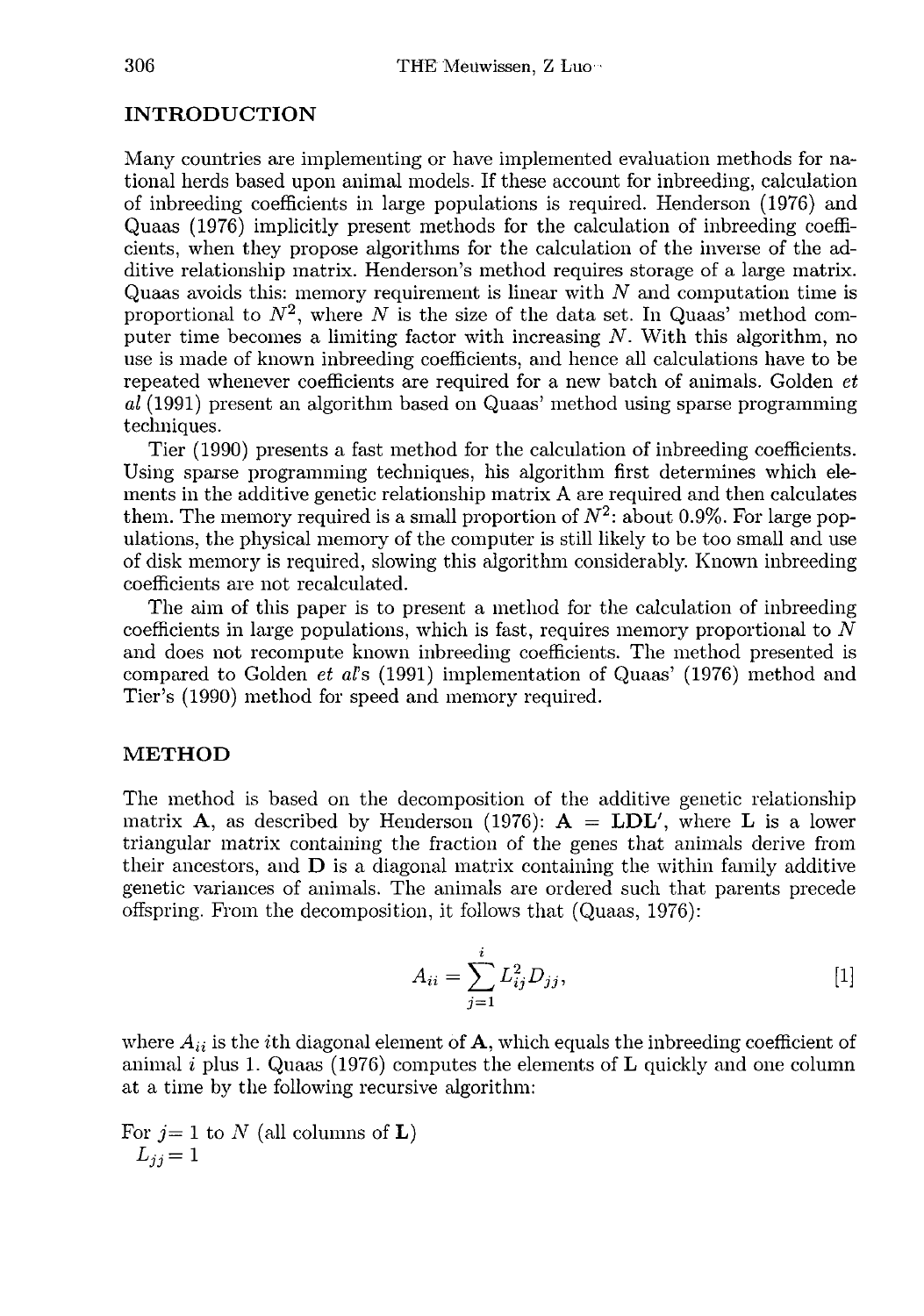|                       | Computing inpreeding coefficients                                                                                                                                                                                                                       |
|-----------------------|---------------------------------------------------------------------------------------------------------------------------------------------------------------------------------------------------------------------------------------------------------|
| $=L_{k,j}/2$<br>$= 0$ | For $i = j + 1$ to N (all elements below the diagonal element)<br>$L_{ij} = (L_{s,i} + L_{d,i})/2$ when both parents $s_i$ and $d_i$ of i are known, or<br>when only one parent $k_i$ of i is known, or<br>when both parents are unknown, for $i < j$ . |
|                       |                                                                                                                                                                                                                                                         |

The elements of **D** are calculated as:

$$
D_{jj} = 1
$$
 when both parents are unknown, or  
= 0.75 -  $F_{k_j}/4$  when only one parent  $k_j$  of j is known, or  
= 0.5 -  $(F_{s_j} + F_{d_j})/4$  when both parents  $s_j$  and  $d_j$  of j are known, where  
**F**<sub>j</sub> denotes the inbreeding coefficient of animal j. After computing the elements of

the jth column of L, they are squared and multiplied by  $D_{ij}$ . The resulting vector is added to a working vector. When this procedure is followed for every column of **L**, the working vector contains the  $A_{jj}$ -values. This algorithm requires  $N(N+1)/2$ = 0.75 –  $F_{kj}/4$  when only one parent  $\kappa_j$  or  $j$  is known, or<br>= 0.5 –  $(F_{s_j} + F_{d_j})/4$  when both parents  $s_j$  and  $d_j$  of  $j$  are known, where<br> $\mathbf{F}_j$  denotes the inbreeding coefficient of animal  $j$ . After computing operations. Golden *et al* (1991) made a list of the offspring of all the animals i. Because element  $L_{ij}$  is non-zero only if i is a descendant of j, the operations within each column are performed only for the descendants of  $j$ . Because the elements of the columns of L are not stored they have to be recalculated when a new batch of animals becomes available.

In the present algorithm, the elements of  $L$  are computed row by row, which overcomes the problem of recalculating elements of  $L$  when a new batch of animals has to be evaluated. A row i of  $L$  gives the fraction of the genes that animal i derives from its ancestors. Hence,  $L_{is_i} = L_{id_i} = 0.5$ , where  $s_i$  and  $d_i$  are the sire and dam of i, respectively. Each row of  $\bf{L}$  can be built by proceeding up the pedigree adding half the "contribution" of the current animal to each of its parents. The fraction of the genes derived from an ancestor is:

$$
L_{ij} = \sum_{k \in \mathbf{P}_j} 1/2L_{ik} = \sum_{k \in \mathbf{ANC}_i \cap \mathbf{P}_j} 1/2L_{ik},
$$
 [2]

where  $P_i$  is the set of identification numbers of the progeny of j and  $\text{ANC}_i$  is the set of identification numbers of the ancestors of  $i$ , including animal  $i$  itself. The latter identity in [2] is because  $L_{ik} = 0$ , if k is not an ancestor of i or not equal to i.

This leads to the following algorithm for computing L, row by row. As each row is determined, the contributions to the elements of  $A_{ii}$  are accumulated. Row i of L and  $A_{ii}$  are set to 0 before starting. The algorithm keeps track of a list of ancestors  $\text{ANC}_i$ , whose contribution to  $A_{ii}$  has yet to be included. If the sire or dam is unknown  $s_i = 0$  or  $d_i = 0$ , respectively.

$$
\begin{aligned}\n\mathbf{F}_0 &= -1 \\
\text{For } i = 1 \text{ to } N \text{ (all rows of L)} \\
\mathbf{ANC}_i &= (i); \ L_{ii} = 1; \ D_{ii} = [1/2 - 1/4(F_{s_i} + F_{d_i})]; \\
\text{Do while } \mathbf{ANC}_i \text{ is not empty:} \\
j &= \max(\mathbf{ANC}_i) \ (j \text{ is the youngest animal in } \mathbf{ANC}_i) \\
\text{if } s_j \neq 0 \text{ (sire known): add } s_j \text{ to } \mathbf{ANC}_i; \text{ and add } 1/2L_{ij} \text{ to } L_{is_j} \\
\text{if } d_j \neq 0 \text{ (dam known): add } d_j \text{ to } \mathbf{ANC}_i; \text{ and add } 1/2L_{ij} \text{ to } L_{id_j} \\
\text{add } L_{ij}^2 D_{jj} \text{ to } A_{ii}\n\end{aligned}
$$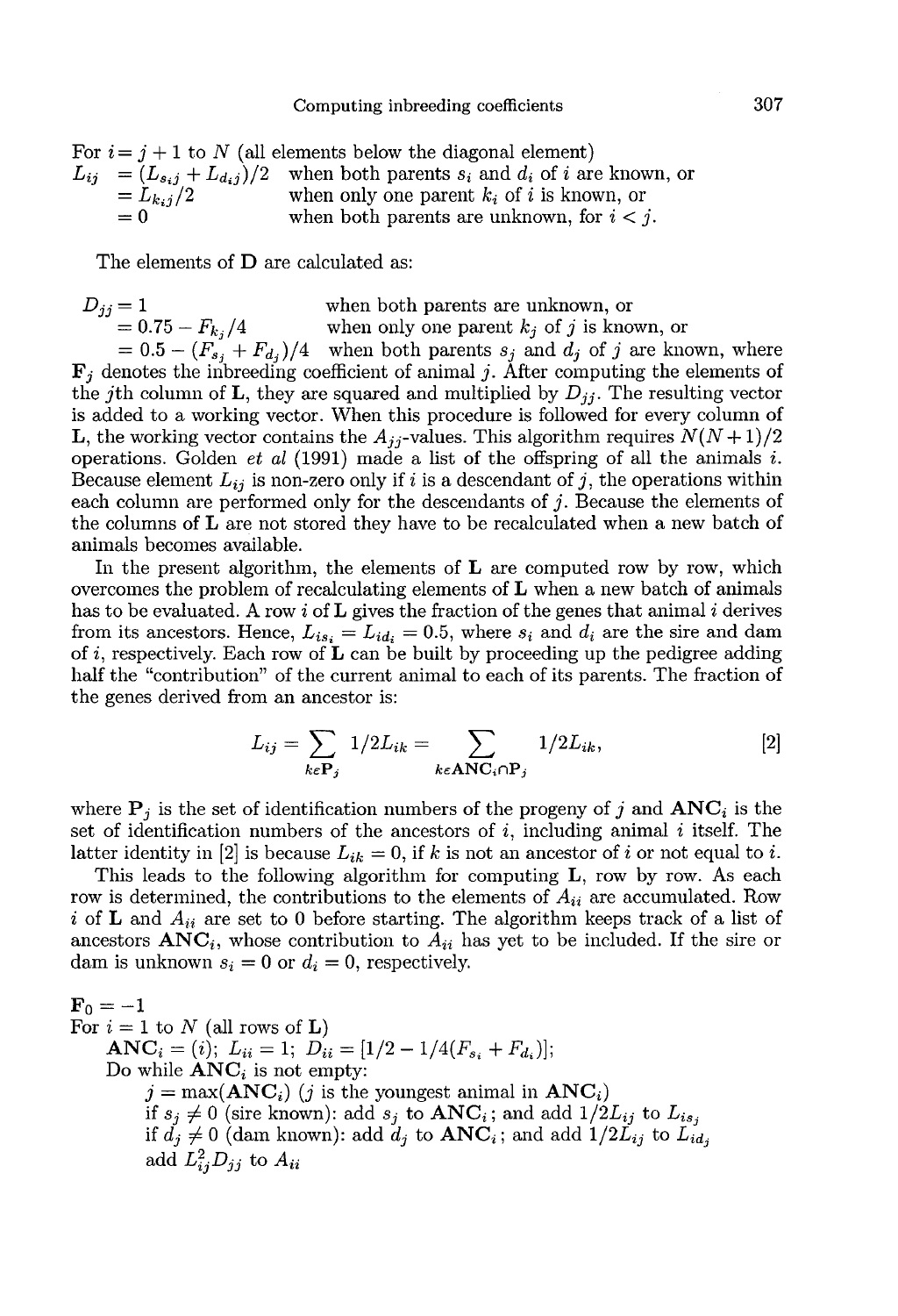delete *j* from  $\text{ANC}_i$ end while

 $\mathbf{F}_i = A_{ii} - 1$ <br>The youngest animal j in  $\mathbf{ANC}_i$  is evaluated, because all of its progeny in the pedigree of animal i must have been evaluated, hence, its  $L_{ij}$  value is known. The kernel of a Fortran program of the algorithm is given in the Appendix. The list of ancestors is represented by a link list. In the computer program time is saved by: i) checking whether one of the parents is unknown, giving an inbreeding coefficient of zero (otherwise, the algorithm would trace the pedigree of the other parent) ; and ii) if the pedigree is sorted such that full sibs have successive identification numbers,  $ie$ are evaluated successively, only the first full sib is evaluated and all full sibs obtain (and have) the same inbreeding coefficient as the evaluated full sib.

In order to compare the algorithms, Golden *et al*'s (1991) and Tier's (1990) algorithms were programmed in Fortran. Golden et al presented their algorithm in C, which they considered faster. However, C was not available to the authors. The sorting of the list of descendants in the Golden  $et$  al algorithm was performed by an IMSL routine here (IMSL, 1984).

#### SIMULATION

In order to compare the algorithms, the simulation program of Meuwissen and Van der Werf (1991) was used to generate a pedigree data set. The program simulated an open dairy cattle nucleus scheme for 10, 20 or 40 years, with population sizes of 9 267, 15 582 and 28171 animals, respectively (see table I). Selection was for animal model BLUP breeding values. Nucleus dams and commercial dams produced 8 and 1 offspring, respectively. The number of nucleus and commercial sires selected was 4 and 10, respectively. Also, a breeding program was simulated for 20 years with selection of only one commercial sire, representing a situation with large half sib families.

Table I. Parameters of the open nucleus dairy cattle breeding scheme.

| No of nucleus animals born per year                       |  | 128                   |           |  |
|-----------------------------------------------------------|--|-----------------------|-----------|--|
| No of commercial animals born per year                    |  |                       | 500       |  |
| Size of paternal half-sib family in nucleus               |  |                       | -32       |  |
| Size of full-sib family in nucleus                        |  |                       |           |  |
| Size of paternal half-sib family in commercial population |  |                       | 50 or 500 |  |
| Size of full-sib family in commercial population          |  |                       |           |  |
| No of animals after 10, 20 and 40 yr                      |  | 9 267, 15 582, 28 171 |           |  |

Inbreeding coefficients were calculated on a micro-VAX 3800 in batch mode. The maximum physicsl memory allocated to the batch queue was about 20 Mb. Because this exceeded the memory required by any of the algorithms, no disk memory was used. If disk memory were used, the computational speed would depend on the size of the physical memory of the computer.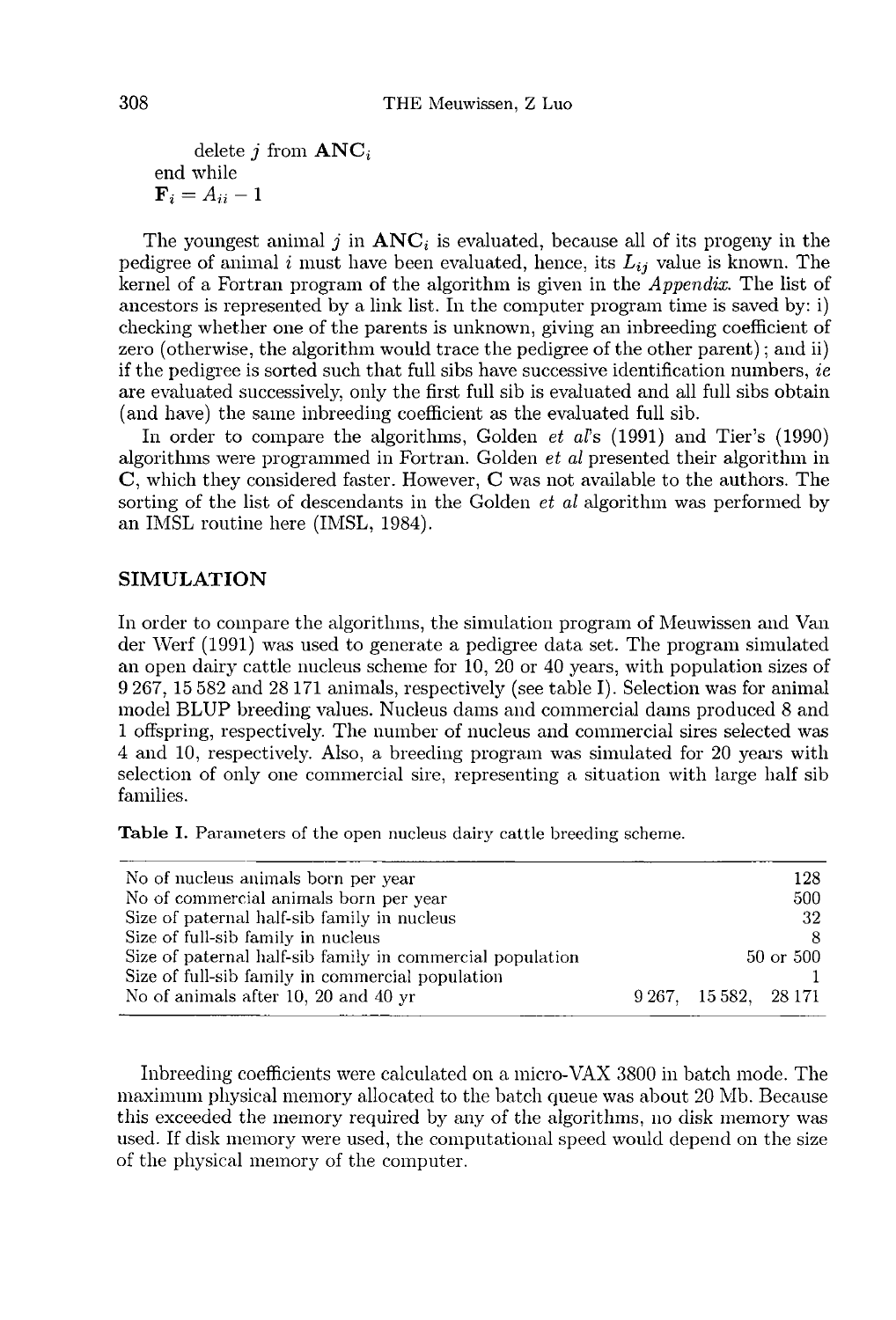The number of generations in the data-set after 10, 20 and 40 years were counted and a weighted average per individual was calculated, where weighting was according to the contribution of the path. For instance, if only the sire of the sire and the sire of an animal were known, the average number of generations was  $2 \cdot 1/4 + 1 \cdot 1/4 + 0 \cdot 1/2 = 0.75$ . The animal with the maximum average number of generations and the average number of generations of the animals born in the last year evaluated were estimated.

#### RESULTS

The results are presented in table II. Although the algorithm of Golden et al (1991) and that presented here require the same number of additions of  $L_{ii}^2 D_{jj}$ terms, the latter consumed less computer time. This is because the algorithm of Golden *et al*: i) makes a list of offspring of each animal, before starting evaluations; ii) traces descendants instead of ancestors, which is more difficult because the number of progeny of each animal is unlimited, whereas the number of parents is limited to 2; iii) sorts the list of descendants for every animal, which is timeis limited to 2; iii) sorts the list of descendants for every animal, which is time-<br>consuming; and iv) tracing of descendants, sorting them, and addition of  $L_{ij}^2 D_{jj}$  are<br>not simultaneously performed. The Golden *et a* because the list of offspring needed and the tracing of descendants requires memory. However, the memory required is still linear with the number of animals N.

Tier's (1990) algorithm was faster than the algorithm presented here, when 40 years are evaluated, ie evaluation of 12.3 generations of animals. When many generations are evaluated, many animals have common ancestors, whose pedigree is re-evaluated many times in the present algorithm. Tier's algorithm avoids redundant calculation by tracing pedigrees once. The memory required is 15.9 Mb for 28171 animals. The presented algorithm required 0.7 NIb is this situation.

When about 6 or fewer generations are evaluated, the present algorithm is faster than Tier's, because Tier's algorithm first determines which elements of A are required before calculating inbreeding coefficients. If only the animals born in year 40 are evaluated, the algorithm presented here and that of Tier (1990) have about the same speed (table II). In Tier's algorithm, the required elements of  $A$  have to be determined for relatively few animals. The time required by the algorithm of Golden et al (1991) equals that required if all animals are evaluated, because the algorithm re-calculates all inbreeding coefficients. The last alternative in table II shows that the presence of large half sib families is advantageous to Tier's algorithm. This is because Tier's algorithm traces the pedigree of the sire only once.

#### DISCUSSION AND CONCLUSIONS

The presented algorithm for computing diagonal elements of  $A$  is a sparse implementation of an algorithm presented by Mrode and Thompson (1989) and Quaas  $(1989)$  for the multiplication of **A** with a matrix. Here, this matrix is the identity matrix and only diagonal elements are calculated.

The algorithm combines high computational speed with low memory requirement, if the number of generations evaluated is not larger than, say 12 (table II). Hence, the algorithm is suited for large population sizes.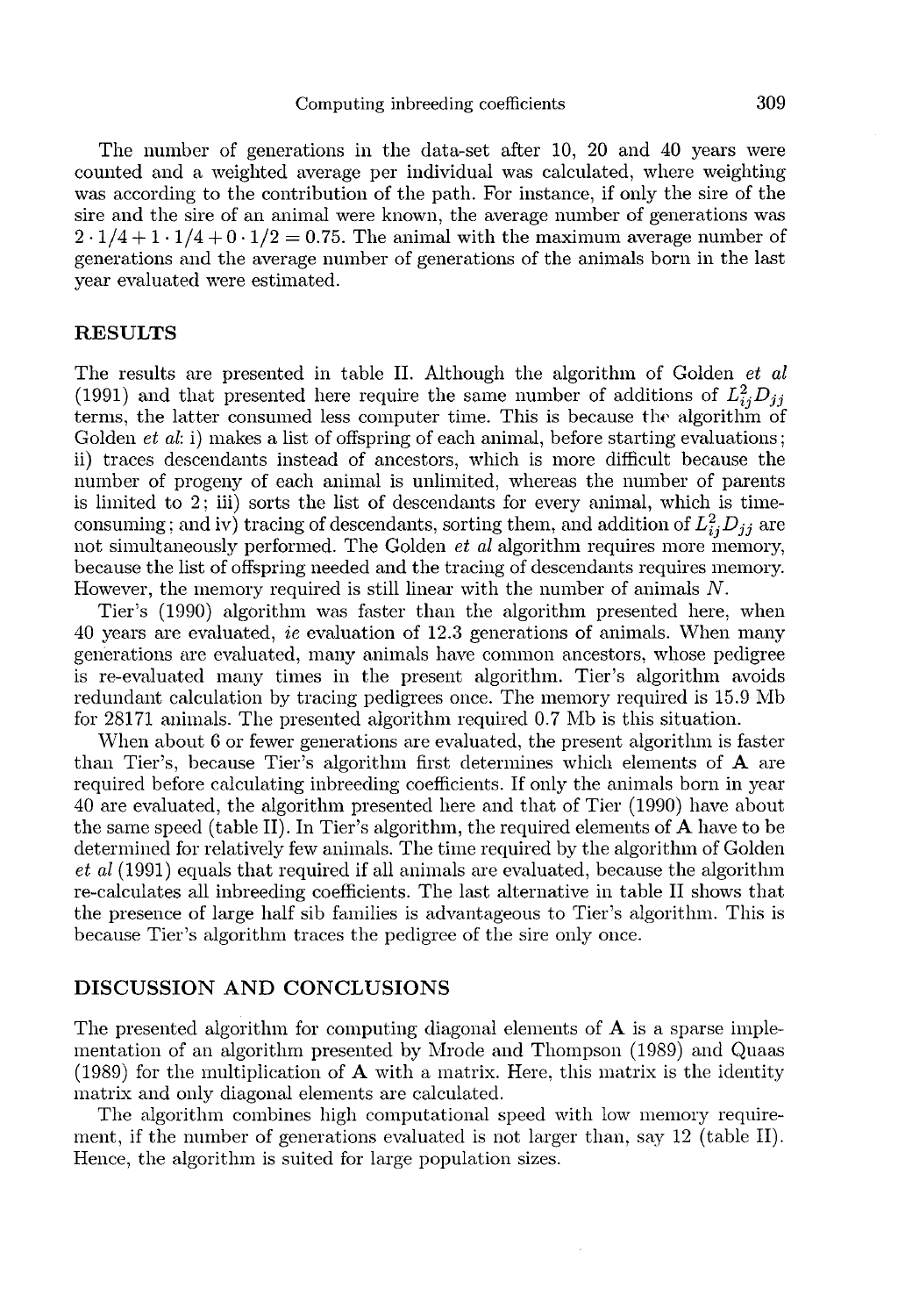| Years<br>evaluated | Average /<br>max no of<br>generalions <sup>1</sup> | Average<br>inbreeding<br>coefficient <sup>1</sup> | Algorithm | Time<br>(s) | Memory<br>(Mb) |
|--------------------|----------------------------------------------------|---------------------------------------------------|-----------|-------------|----------------|
|                    |                                                    | Size of paternal half sib families is 50          |           |             |                |
| $0 - 10$           | 3.3/3.9                                            | 0.055                                             | G         | 2.7         | $0.4\,$        |
|                    |                                                    |                                                   | М         | 0.7         | 0.2            |
|                    |                                                    |                                                   | T         | 1.5         | 1.9            |
| $0 - 20$           | 5.8/6.6                                            | 0.150                                             | G         | 12.8        | 0.7            |
|                    |                                                    |                                                   | М         | 3.7         | $0.4\,$        |
|                    |                                                    |                                                   | т         | 4.1         | 5.0            |
| $0 - 40$           | 12.3/13.2                                          | 0.626                                             | G         | 56.5        | 1.2            |
|                    |                                                    |                                                   | м         | 15.5        | 0.7            |
|                    |                                                    |                                                   | T         | 8.6         | 15.9           |
| $19 - 20$          | 5.8/6.6                                            | 0.150                                             | G         | 12.8        | 0.7            |
|                    |                                                    |                                                   | М         | 0.6         | 0.4            |
|                    |                                                    |                                                   | Ŧ         | 1.1         | 5.0            |
| $39 - 40$          | 12.3/13.2                                          | 0.626                                             | G         | 56.5        | 1.2            |
|                    |                                                    |                                                   | Μ         | 1.3         | 0.7            |
|                    |                                                    |                                                   | T         | 1.8         | 15.9           |
|                    |                                                    | Size of paternal half sib families is 500         |           |             |                |
| $0 - 20$           | 5.9/7.1                                            | 0.290                                             | G         | 14.0        | 0.7            |
|                    |                                                    |                                                   | M         | 2.7         | $0.4\,$        |
|                    |                                                    |                                                   | т         | 2.8         | 5.0            |

Table II. Computer time and memory requirement of inbreeding algorithms. G, T and M denote Golden et al's (1991); Tier's (1990) and the presented algorithm respectively.

 $1$  Calculated for animals born in the last vear evaluated.

In order to keep the calculations within the physical memory of the computer, none of the populations evaluated in table II were really large. If the data set were much larger, Tier's (1990) algorithm especially would require disk memory which would decrease its speed considerably. However, the presence of large half sib families favours the use of Tier's algorithm (table II). If the number of generations involved exceeds, say 12, the algorithm presented here becomes slow compared to Tier''s, because common ancestors are traced many times. In order to overcome this problem we may compute  $\mathbf{F}_i = 1/2A_{s_i d_i} = \sum_k L_{s_i k} L_{d_i k} D_{k k}$  and store the sire's row of **L**  $(L_{s_i k}, k = 1, ..., s_i)$ . However, calculating the dam's row of **L** costs approximately the same amount of computer time as c k

approximately the same amount of computer time as calculating the individual's row of  $\mathbf{L}$ , as in [1].

In practice, often inbreeding coefficients of many animals in the population have been calculated. Only those of a few new born animals are unknown. The presented algorithm is suited for these situations, because it does not re-compute inbreeding coefficients.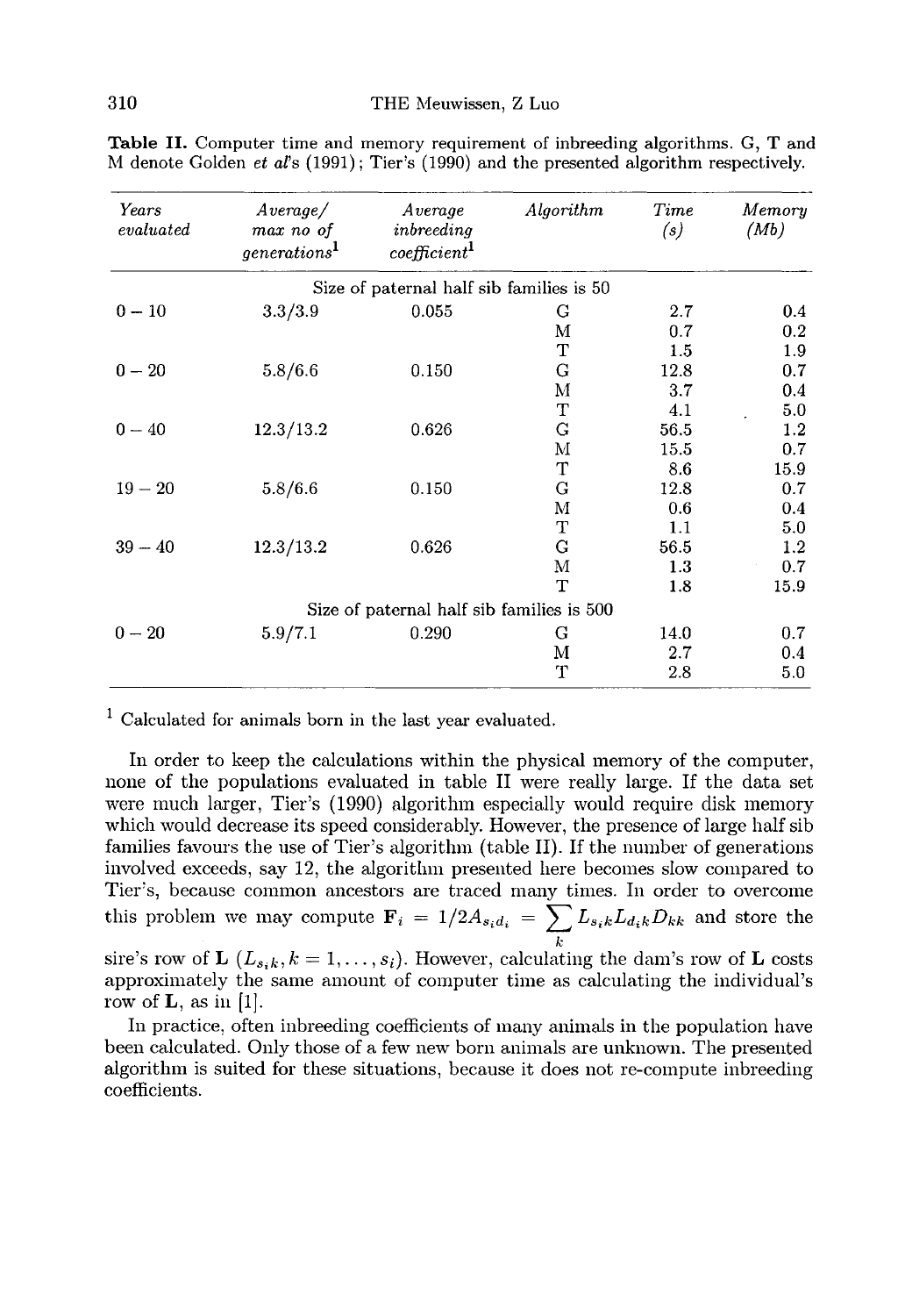## APPENDIX

| $\mathrm{PED}(1:2,\,1:N)$                                 | Integer arrays $(N$ is the number of animals in the population):<br>$\text{PED}(1, i) = \text{sire identification no of animal } i$ |                                                                                                                                                                                                                                                                                                                 |
|-----------------------------------------------------------|-------------------------------------------------------------------------------------------------------------------------------------|-----------------------------------------------------------------------------------------------------------------------------------------------------------------------------------------------------------------------------------------------------------------------------------------------------------------|
|                                                           | $\text{PED}(2, i) = \text{dam identification no of animal } i$                                                                      |                                                                                                                                                                                                                                                                                                                 |
| POINT(1:N)                                                |                                                                                                                                     | POINT $(i)$ = the next oldest ancestor in the link list<br>$= 0$ if i is the last ancestor                                                                                                                                                                                                                      |
| Real Arrays:                                              |                                                                                                                                     |                                                                                                                                                                                                                                                                                                                 |
| $\mathbf{F}(0: \mathbf{N})$                               | calculating $F + 1$ and then subtracting 1.                                                                                         | $\mathbf{F}(\mathbf{i}) =$ inbreeding coefficients of animal i. $\mathbf{F}(0) = -1$<br>gives appropriate within family variances for unknown<br>parents by the formula: $.5-.25*(\mathbf{F}(\text{PED}(1, i)+\text{PED}(2, i)). \mathbf{F}(i)$<br>is initially set equal to $-1$ , which is more accurate than |
| L(1:N)                                                    |                                                                                                                                     | $L(j)$ = element ij of matrix L, if animal i is evaluated                                                                                                                                                                                                                                                       |
| D(1:N)                                                    | $D(i)$ = within family variance of animal i                                                                                         |                                                                                                                                                                                                                                                                                                                 |
|                                                           | Kernel of the Fortran code of the algorithm:                                                                                        |                                                                                                                                                                                                                                                                                                                 |
| $F(0) = -1.0$                                             |                                                                                                                                     | ! gives within family var for unknown parents                                                                                                                                                                                                                                                                   |
| DO $I=1,N$                                                |                                                                                                                                     | for all animals in the population                                                                                                                                                                                                                                                                               |
| $IS = PED(1,I)$                                           |                                                                                                                                     |                                                                                                                                                                                                                                                                                                                 |
| $ID = PED(2,I)$<br>$\text{PED}(1,I) = \text{MAX}(IS, ID)$ |                                                                                                                                     | ! Store parents so that                                                                                                                                                                                                                                                                                         |
| $\text{PED}(2,I) = \text{MIN}(IS,ID)$                     |                                                                                                                                     | PED(1,i) > PED(2,i)                                                                                                                                                                                                                                                                                             |
|                                                           | $D(I) = .5-.25*(F(IS) + F(ID))$                                                                                                     | within family variance                                                                                                                                                                                                                                                                                          |
|                                                           | IF(IS.EQ.0.OR.ID.EQ.0)THEN                                                                                                          | non independent in the land                                                                                                                                                                                                                                                                                     |
| $F(I)=0.0$                                                |                                                                                                                                     |                                                                                                                                                                                                                                                                                                                 |
|                                                           |                                                                                                                                     | ELSE IF(PED(1,I-1).Eq.PED(1,I).and.PED(2,I-1).Eq.PED(2,I))THEN                                                                                                                                                                                                                                                  |
|                                                           | $F(I)=F(I-1)$                                                                                                                       | ! i and i-1 are full sibs: $\mathbf{F}$ (i)= $\mathbf{F}$ (i-1)                                                                                                                                                                                                                                                 |
| <b>ELSE</b>                                               |                                                                                                                                     | ! compute $F(i)$                                                                                                                                                                                                                                                                                                |
| $FI = -1.0$                                               |                                                                                                                                     | $!$ put $F = -1$ and add diag of A:                                                                                                                                                                                                                                                                             |
| $L(I)=1.0$                                                |                                                                                                                                     | ! initialise row of L                                                                                                                                                                                                                                                                                           |
| $J=I$                                                     |                                                                                                                                     | $\mathbf{i}$ j = oldest ancestor of i in list                                                                                                                                                                                                                                                                   |
|                                                           | DO WHILE (J.NE.0)                                                                                                                   | ! stop when list of ancestors is empty                                                                                                                                                                                                                                                                          |
|                                                           | $K = J$                                                                                                                             | ! K is a temporary variable                                                                                                                                                                                                                                                                                     |
|                                                           | $R = 0.5 * L(K)$<br>$KS = PED(1,K)$                                                                                                 | ! determine contrib to parents<br>! determine parents of ancestor                                                                                                                                                                                                                                               |
|                                                           | $KD=PED(2,K)$                                                                                                                       |                                                                                                                                                                                                                                                                                                                 |
|                                                           | IF(KS.GT.0) THEN                                                                                                                    | ! find slot in link list for sire                                                                                                                                                                                                                                                                               |
|                                                           | DO WHILE (POINT(K).GT.KS)                                                                                                           | ! stop if next ancestor                                                                                                                                                                                                                                                                                         |
|                                                           | $K = POINT (K)$                                                                                                                     | is older than sire                                                                                                                                                                                                                                                                                              |
|                                                           | END DO                                                                                                                              | or is the sire                                                                                                                                                                                                                                                                                                  |
|                                                           | $L(KS)=L(KS)+R$                                                                                                                     | add contribution to sire                                                                                                                                                                                                                                                                                        |
|                                                           | IF(KS.NE.POINT(K))THEN                                                                                                              | ! include sire in link list                                                                                                                                                                                                                                                                                     |
|                                                           |                                                                                                                                     | $POINT(KS)=POINT(K)$ ! $POINT(KS)=next$ ancest in list                                                                                                                                                                                                                                                          |
|                                                           | $POINT(K)=KS$                                                                                                                       | ! POINT(previous ancestor)=sire                                                                                                                                                                                                                                                                                 |
|                                                           | END IF                                                                                                                              |                                                                                                                                                                                                                                                                                                                 |
|                                                           | IF(KD.GT.0)THEN                                                                                                                     | ! do the same for the dam                                                                                                                                                                                                                                                                                       |

 $\sim 10^{-1}$ 

 $\mathcal{L}^{(1)}$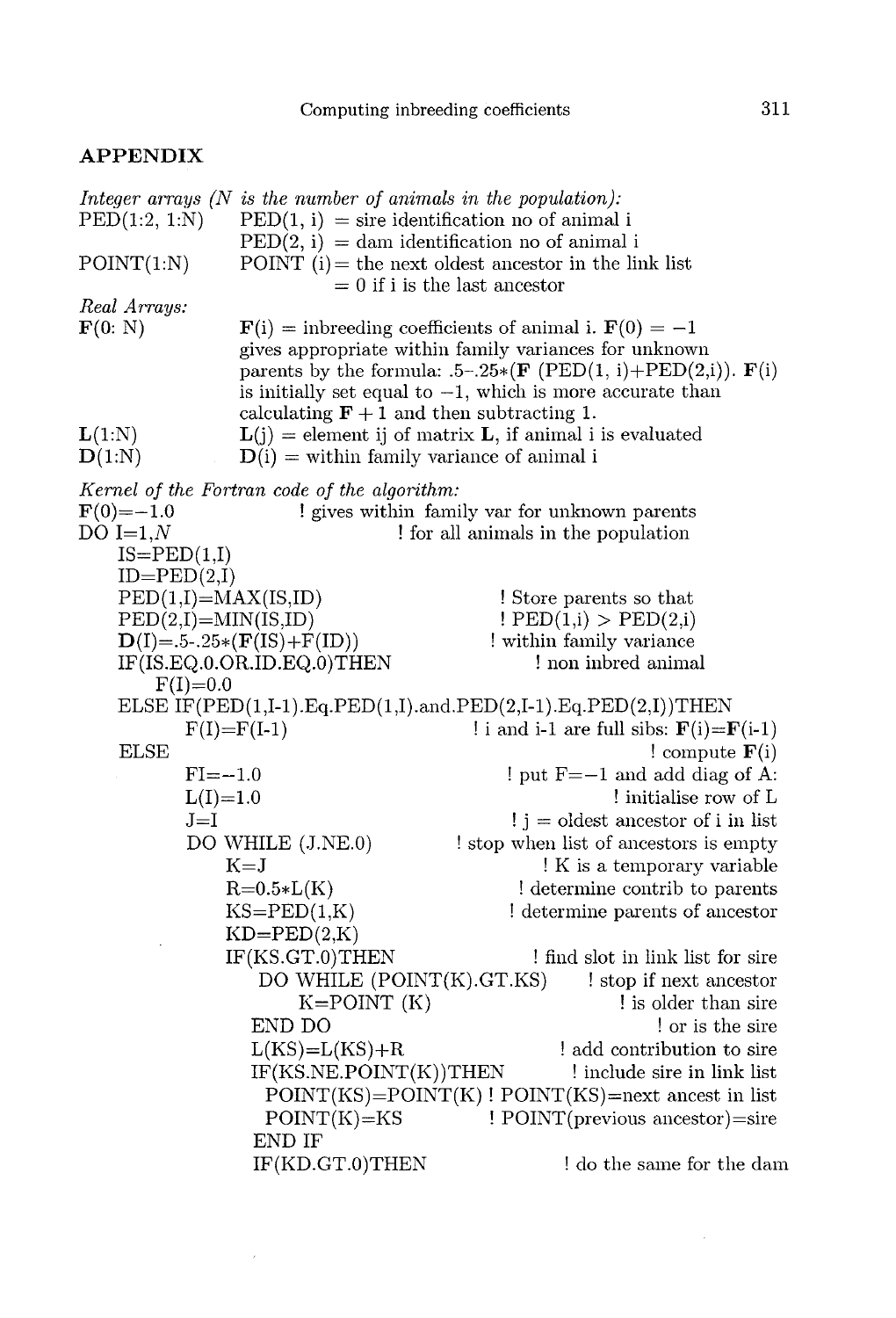```
DO WHILE (POINT(K).GT.KD) ! KS > KD, hence do not
                      K = POINT(K)! need to reinitialise
                  En do
                                                   ! variable K
                  L(KD)=L(KD)+RIF(KD.NE.POINT(K))THEN
                      POINT(KD)=POINT(K)POINT(K)=KDEnd if
                      END IF
               END IF
               FI = FI + L(J) * L(J) * D(J)! add L*D*L value of animal i
               L(J)=0.0! clear L(i) for next F evaluation
                                     ! store 'old' J in temporary variable K
               K = J\mathbb{I} 'new' J = next oldest animal in list
               J = POINT(J)! clear \check{P}OINT('old' J) for next F evaluation
               POINT(K)=0END DO
           F(I)=FI! store F
       END IF
END DO
```
## ACKNOWLEDGMENTS

We are indebted to Thompson and referees for helpful suggestions and comments. The Milk Marketing Board of England and Wales, the Meat and Livestock Commission and the Ministry of Agriculture, Fisheries and Food are gratefully acknowledged for their sponsorship.

## REFERENCES

Golden BL, Brinks JS, Bourdon RM (1991) A performance programmed method for computing inbreeding coefficients from large data sets for use in mixed-model analyses. J Anim Sci, 69, 3564-3573

Henderson CR (197G) A simple method for computing the inverse of a numerator relationship matrix used in the prediction of breeding values. Biometrics 32, 69-83 IMSL (1984) International Mathematical and Statistical Libraries. Houston, TX, ed 9.2

Meuwissen THE, van der Werf JHJ (1991) Effects of heterogeneous within-herd variances on the efficiency or dairy cattle breeding schemes. 42th Ann Meet Eur Assoc Anim Prod, Berlin, Germany

Mrode R, Thompson R (1989) An alternative algorithm for incorporating the relationships between animals in estimating variance components. J Anim Breed Genet 106, 89-95